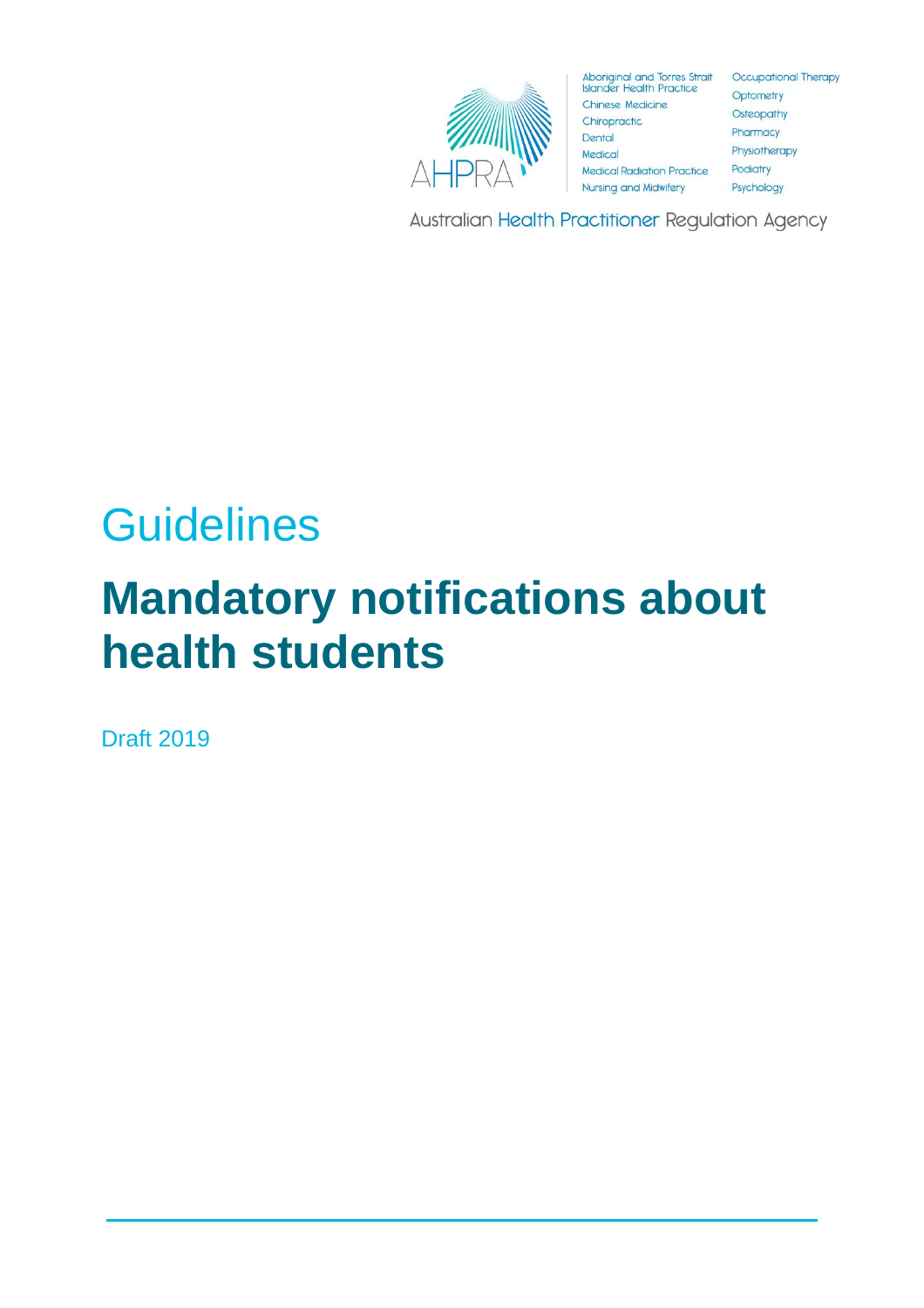# **Contents**

| <b>Executive summary</b> | 3                                                      |    |
|--------------------------|--------------------------------------------------------|----|
| 1.                       | <b>Mandatory notification requirements</b>             | 4  |
|                          | 1.1 What do these guidelines cover?                    | 4  |
|                          | 1.2 Who should make a mandatory notification?          | 4  |
|                          | 1.3 How do I make a notification?                      | 5  |
|                          | 1.4 How does the National Law protect me?              | 5  |
|                          | 1.5 What doesn't need to be reported?                  | 5  |
| $\mathbf{2}$             | <b>Guideline for reporting concerns about students</b> | 7  |
|                          | 2.1 What issues must be reported?                      | 7  |
|                          | 2.2 What is 'reasonable belief'?                       | 7  |
|                          | 2.3 What are my obligations?                           | 8  |
|                          | <b>Appendix A: National Law extracts</b>               | 10 |
|                          |                                                        |    |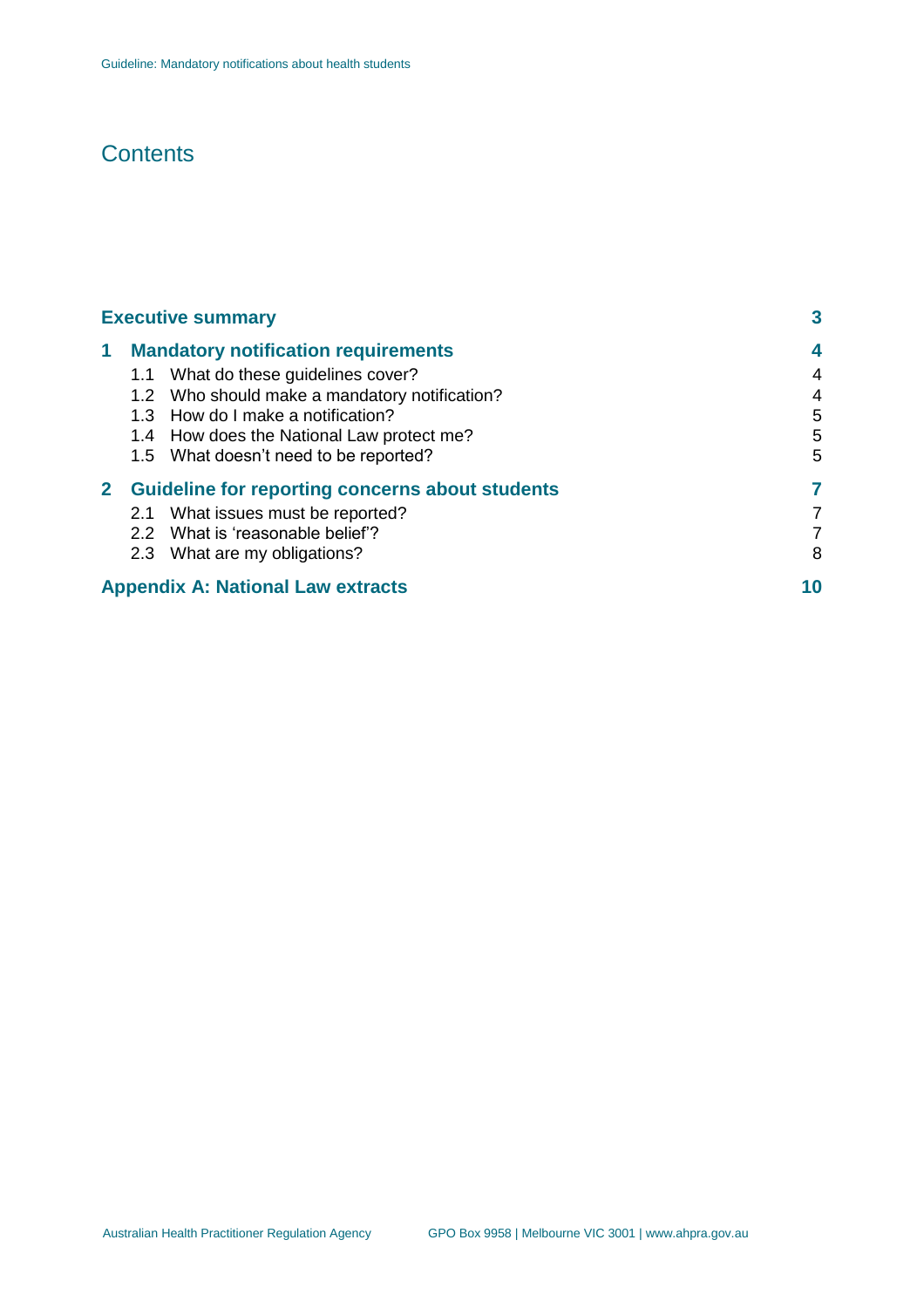# Executive summary

# **1 Mandatory notification requirements**

To protect the public from the risk of harm, registered health practitioners and education providers must report concerns about health students. This is a legal requirement under the Health Practitioner Regulation National Law, as in force in each state and territory (the National Law). This section sets out:

- who must make a mandatory notification
- how to do it, and
- how you are legally protected when doing so.

It also explains what circumstances do not trigger a mandatory notification. In these cases, practitioners, education providers or members of the public can choose to make a voluntary notification.

# **2 Guideline for reporting concerns about students**

Practitioners and education providers only need to notify us when they have a 'reasonable belief' that a student has an impairment that while undertaking clinical training may place the public at substantial risk of harm (a very high threshold for reporting risk of harm to the public). This section explains what reasonable belief is and what impairment means in this context.

The requirement to report is also based on the level of risk. This section also gives more advice about when impairment must be reported, and what your obligations are.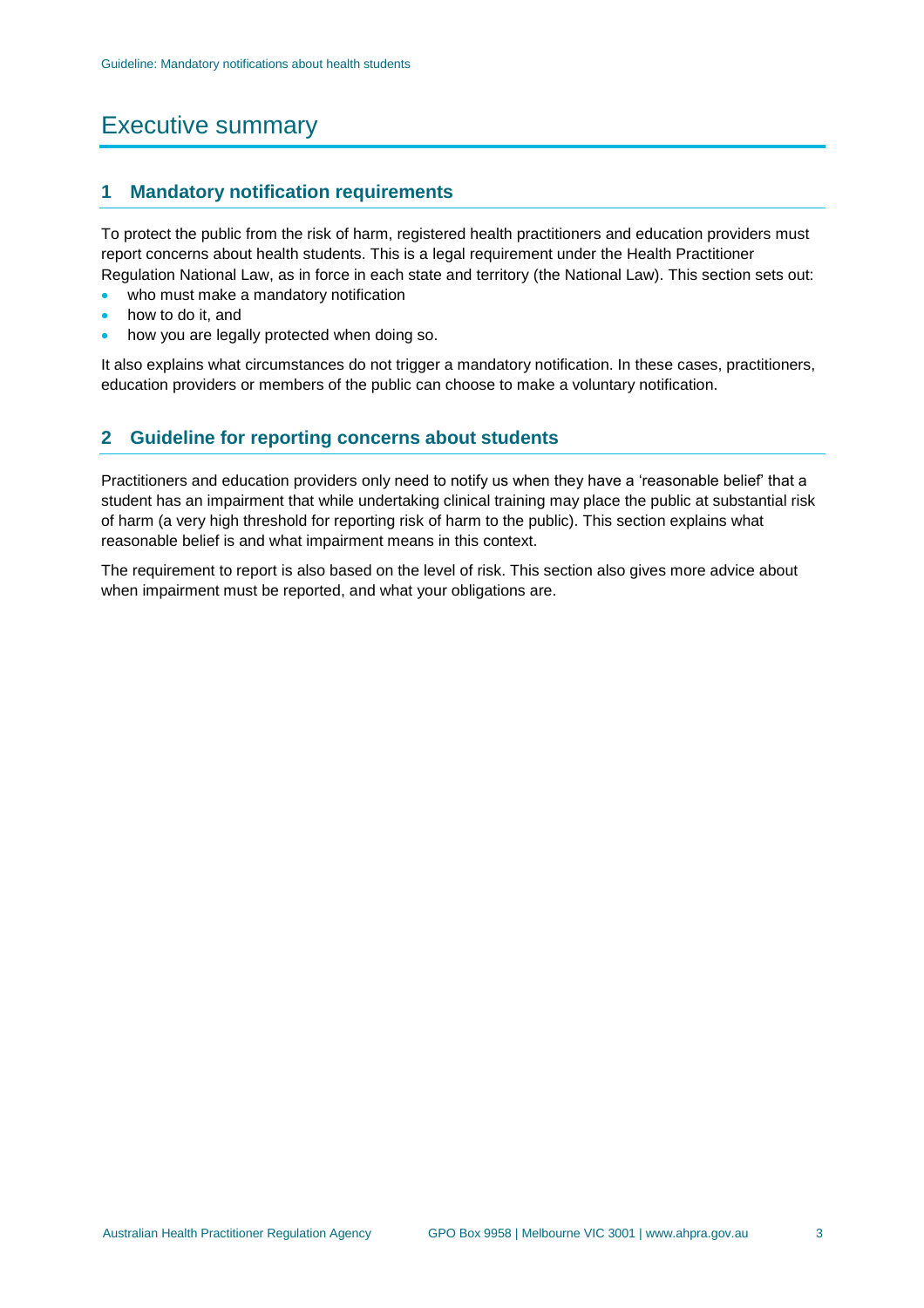# 1 Mandatory notification requirements

These guidelines explain the requirements for making a mandatory notification about a student under the National Law. This protects the public by ensuring that risks posed by students undertaking clinical training are reported.

Read this section to understand the reporting requirements, who has to notify us and how to do this.

# **1.1 What do these guidelines cover?**

Under the National Law, certain groups must make mandatory notifications about students under some limited circumstances, when their conduct poses a risk to the public.

The notifications must be made to the Australian Health Practitioner Regulation Agency (AHPRA) and the relevant [National Board.](https://www.ahpra.gov.au/National-Boards.aspx) Our key role is to protect the public by regulating the health professions. Together, we implement the National Registration and Accreditation Scheme (the National Scheme). The National Boards also manage notifications, register practitioners and most students, and set standards and policies for them. The exception for student registration is in psychology, where students are registered as provisional psychologists.

AHPRA cannot provide advice on specific circumstances. But we can provide information to help you decide whether to make a mandatory notification. Along with the National Boards, we developed these guidelines under section 39 of the National Law (see Appendix A). You can also find more information by:

- visiting our website, see: [www.ahpra.gov.au/notifications,](http://www.ahpra.gov.au/notifications) or
- calling us on 1300 419 495.

If AHPRA or a National Board receives a mandatory notification, the Board will consider all relevant information before deciding if action is needed to protect the public. It will not automatically take regulatory action.

These guidelines do not affect other legally mandatory notification requirements – for example, about child abuse or aged care issues. Nor do they cover when treating practitioners, non-treating practitioners or employers of practitioners must report practitioners. For more details please read our [insert hyperlink] AHPRA Guideline: Mandatory notifications about registered health practitioners.

These guidelines do not cover section 130 of the National Law, where a registered health practitioner or student must notify AHPRA of certain events themselves (also known as a self-notification). Information on notice of certain events is available on the [AHPRA website.](https://www.ahpra.gov.au/Registration/Registration-Process/Common-Application-Forms.aspx)

# **1.2 Who should make a mandatory notification?**

These groups may need to make a mandatory notification about students:

- treating practitioners (a practitioner who is providing treatment to a student)
- non-treating practitioners, and
- education providers.

Treating practitioners with a principal place of practice (PPP) in Western Australia are exempt from this requirement but may still have to make a mandatory notification as a non-treating practitioner (see section 1.5).

All three groups must report students who, by undertaking a clinical placement with an impairment, are placing the public at substantial or very high risk of harm.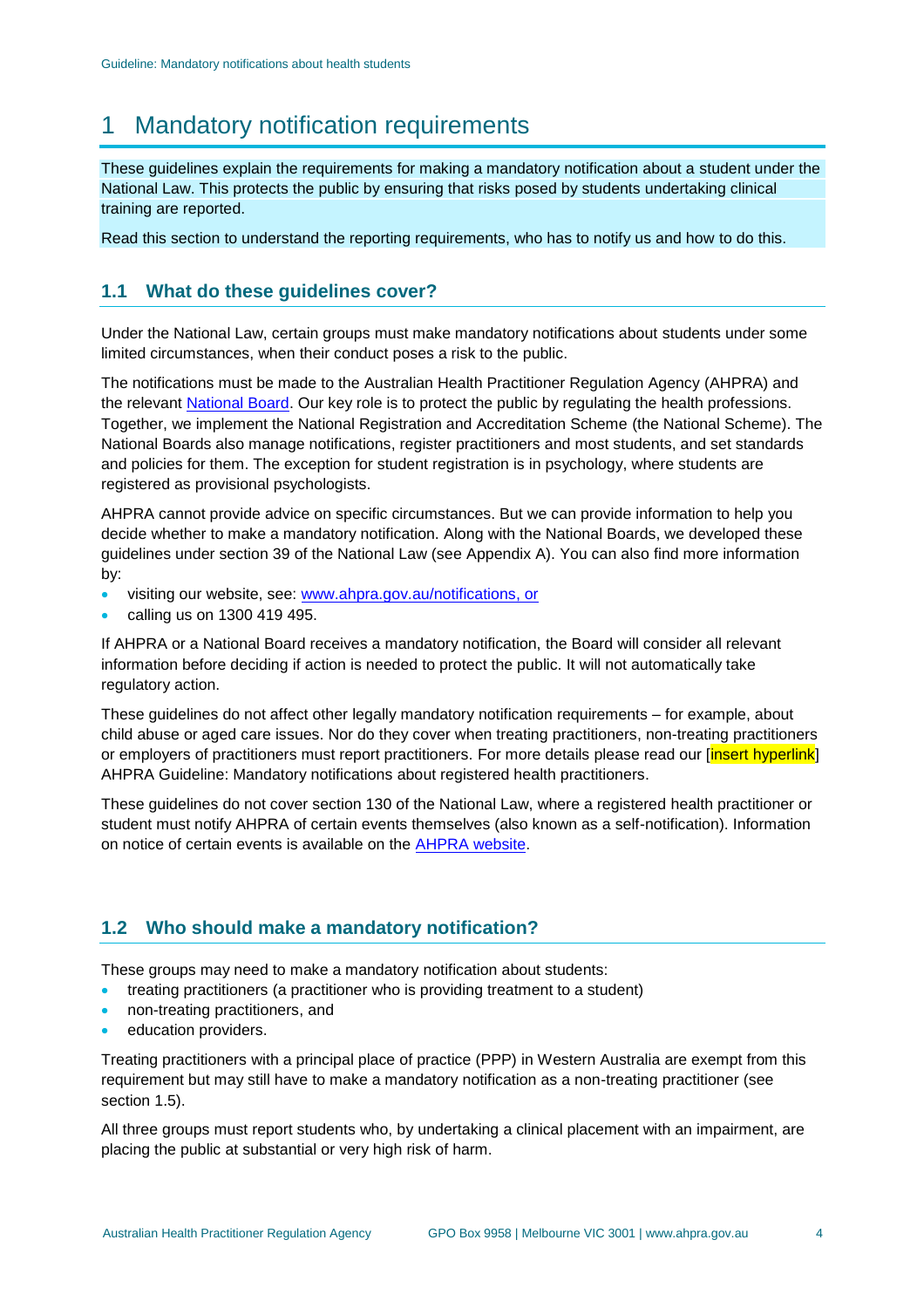Employers and other people do not have to make a mandatory notification about students, but they can raise concerns through a voluntary notification.

# **1.3 How do I make a notification?**

You can make a mandatory notification to AHPRA on our website, see: [www.ahpra.gov.au/notifications,](http://www.ahpra.gov.au/notifications) or by calling us on 1300 419 495.

Our website also has information about how we manage both mandatory and voluntary notifications and explains how to raise a concern if you are in Queensland or New South Wales.

If you are making a mandatory notification and want your identity to be confidential, AHPRA will not reveal your identity to the student you are reporting.

If, after reading this guideline, you are still unsure about whether to make a mandatory notification, seek advice from your insurer or legal advisor.

# **1.4 How does the National Law protect me?**

The National Law protects all registered health practitioners , employers and education providers who make notifications in good faith. 'Good faith' has its ordinary meaning of being well intentioned or without malice.

Section 237 provides protection from civil, criminal and administrative liability, including defamation, for people making notifications in good faith. However, if you make a notification that is frivolous, vexatious or not in good faith, you may be subject to regulatory action.

The National Law clarifies that making a notification is not a breach of professional etiquette or ethics, or a departure from accepted standards of professional conduct. It is consistent with professional conduct and a practitioner's ethical responsibilities.

Privacy obligations do not prevent you from making a mandatory or voluntary notification.

## **1.5 What doesn't need to be reported?**

Treating and non-treating practitioners do not have to make mandatory notifications if they:

- are involved in legal proceedings, are providing legal advice or are a member of a quality assurance body with legal confidentiality requirements, and
- reasonably believe that someone else has already made a notification.

Treating practitioners with a principal place of practice (PPP) in Western Australia do not have to make a mandatory notification.. But these practitioners still have a professional and ethical obligation to protect and promote public health and safety, so they might either make a voluntary notification or encourage the student they are treating to self-report.

Please refer to *[Appendix A: National Law extracts](#page-9-0)* to see if these exemptions apply to you.

You might not need to make a mandatory notification if a practitioner or education provider has made a report, and safeguards to reduce the risk to the public are being put in place.

Similarly, an education provider may have its own process for mandatory reporting obligations. To assess whether the process or circumstances reduce the risk of harm to the public, an employee who is a practitioner should talk to their employer about the concern. The employee practitioner might still have to make a mandatory notification.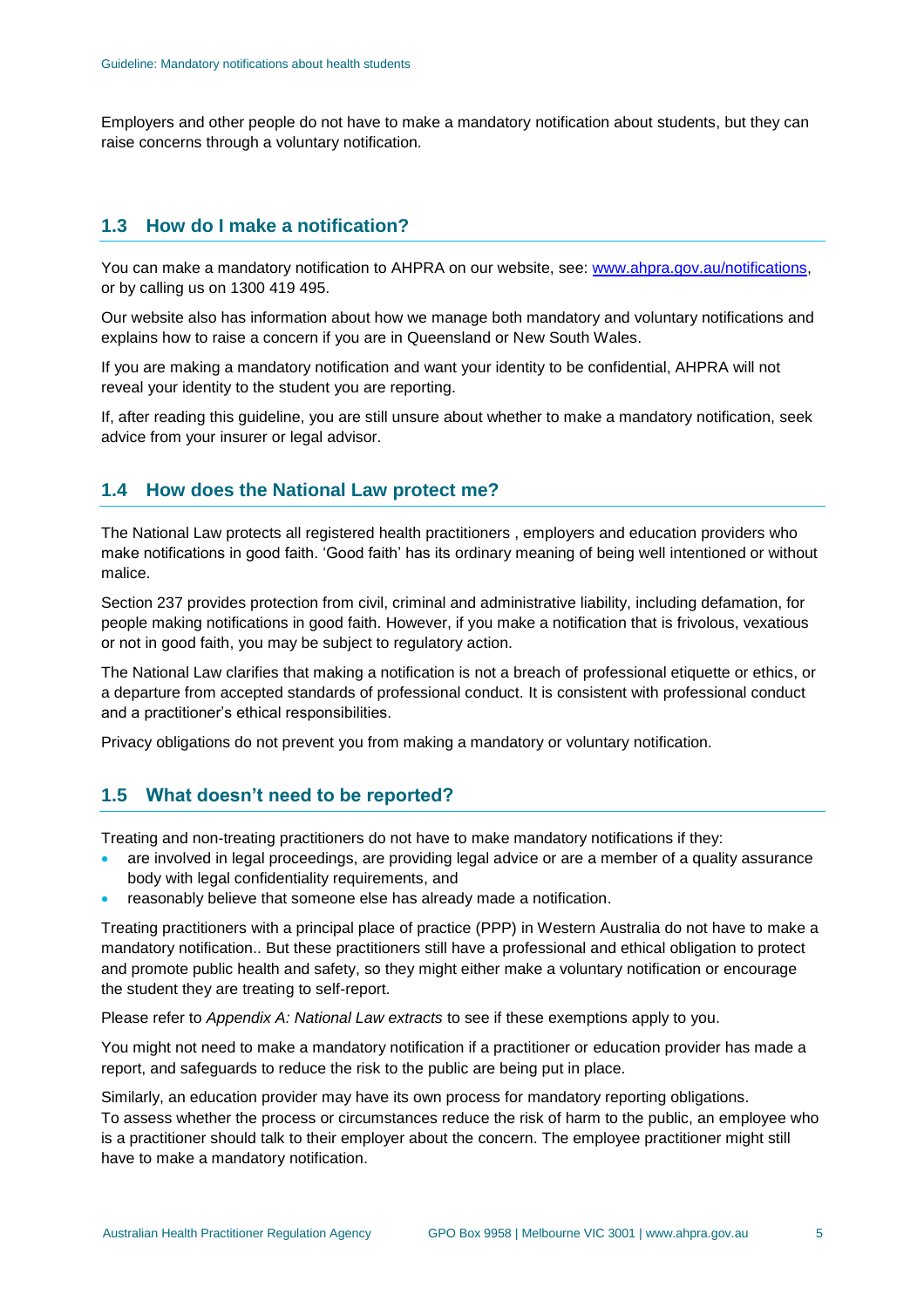However, the National Law also allows people to make voluntary notifications. Anyone (including practitioners and education providers) can make a voluntary notification about a student if they believe the student's impairment could have a detrimental effect on their clinical placement.

For more information about making a voluntary notification, please go to our website, see: [www.ahpra.gov.au/notifications,](http://www.ahpra.gov.au/Notifications) or call us on 1300 419 495.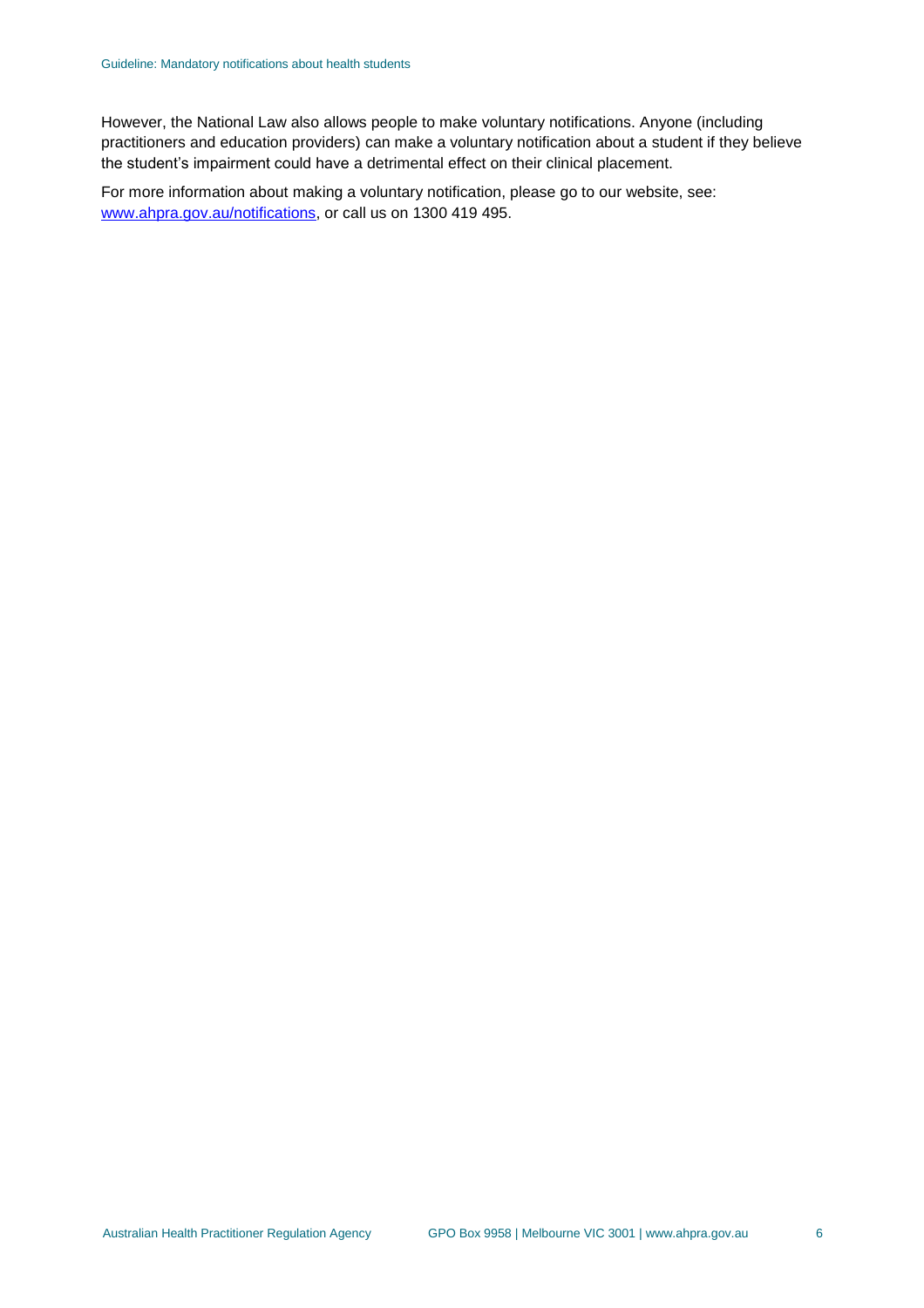# 2 Guideline for reporting concerns about students

This section defines impairment, the only issue that may trigger a mandatory notification about a student, and the concept of 'reasonable belief'. It explains your obligations, when you must make a mandatory notification about a student and when you do not need to report.

Read this section to help assess whether you need to make a mandatory notification.

# **2.1 What issues must be reported?**

A mandatory notification about a student can only be triggered by concerns about impairment. The National Law defines 'impairment' as 'a physical or mental impairment, disability, condition or disorder (including substance abuse or dependence) that detrimentally affects or is likely to detrimentally affect the student's capacity to carry out clinical training:

- as part of the approved program of study in which the student is enrolled, or
- arranged by an education provider.'

A health condition and impairment are not the same thing. An illness or condition that does not have a detrimental impact on a student's capacity to practise is not an impairment.

You must assess if there is a substantial risk of harm to the public when deciding whether to make a notification. In this context, 'the public' means:

- the student's patients or clients in a clinical training environment, and
- the wider community that could be put at risk of harm.

Concerns about intoxication, standards of practice or sexual misconduct cannot trigger a mandatory notification about a student. Although they are not grounds for a mandatory notification under the National Law, an education provider or health service provider may deal with such concerns under their own policies and processes.

## **2.2 What is 'reasonable belief'?**

Before making a mandatory notification, you must form a 'reasonable belief'. To do so, you generally need direct knowledge (not just a suspicion) of the behaviour that led to the concern. As a practitioner or education provider, you are most likely to do this when you directly observe the conduct. Speculation, rumours, gossip or innuendo are not enough to form a reasonable belief.

You may have a report from a reliable source or sources about conduct they directly experienced or observed. In that case, you should encourage the person with the most direct knowledge of the conduct to consider whether to make a mandatory notification themselves.

Your professional background, level of insight, experience and expertise will help you form a reasonable belief. Your mandatory notification should be based on personal knowledge of reasonably trustworthy facts or circumstances that would justify a person of reasonable caution, acting in good faith, to believe that the concern and a risk to the public exists.

These principles about forming a 'reasonable belief' come from legal cases. In short, a reasonable belief is a state of mind based on reasonable grounds. It is formed when all known considerations, including matters of opinion, are objectively assessed and taken into account.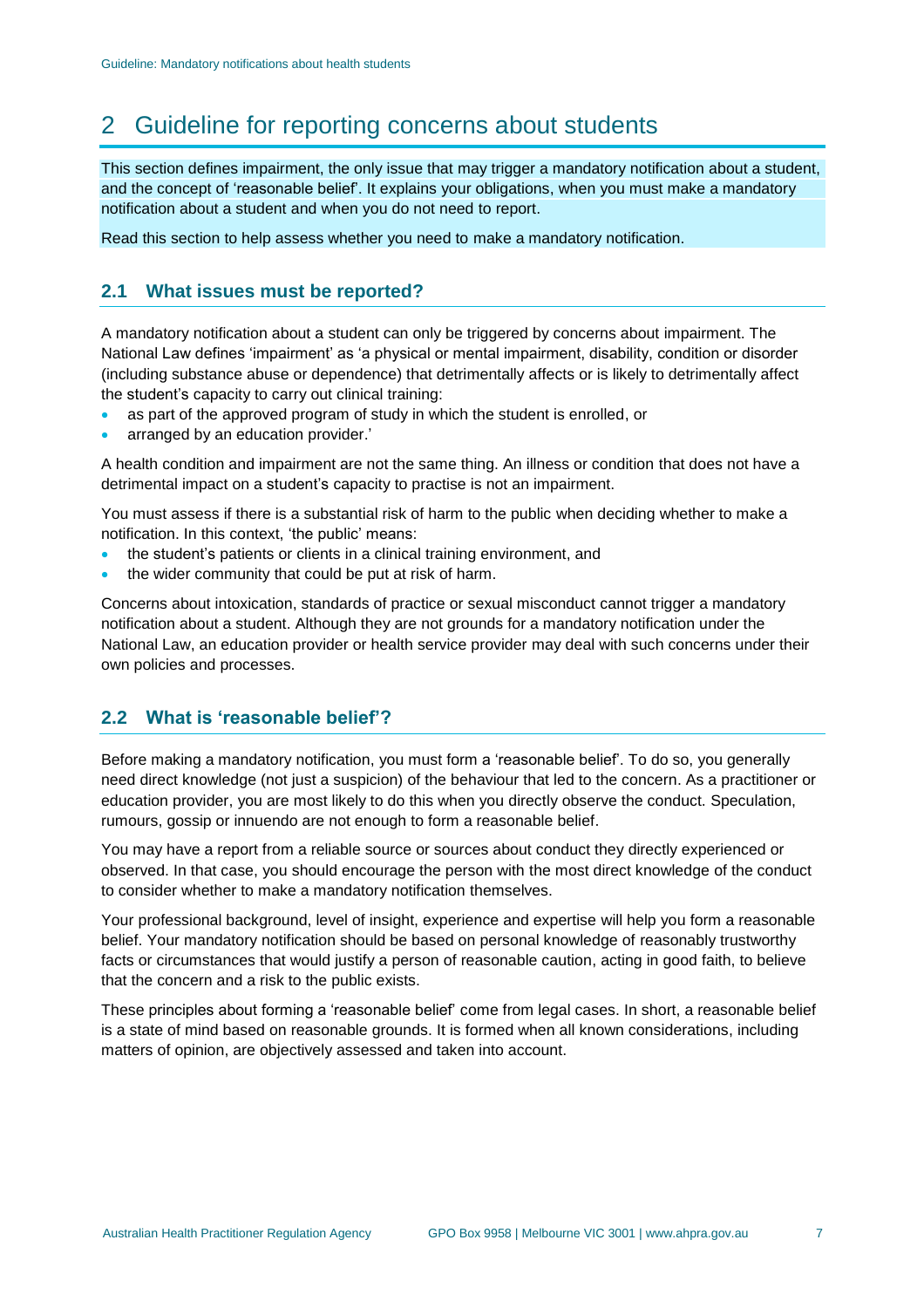# **2.3 What are my obligations?**

You must make a notification if you form the reasonable belief that a student, undertaking clinical training with an impairment, is placing the public at substantial risk of harm (a very high threshold for reporting risk of harm to the public).

A student may carry out clinical training with a mental health condition, physical health condition or physical illness, but that is not enough to trigger a mandatory notification.

Similarly, if the student's impairment affects their capacity to carry out clinical training but does not place the public at substantial risk of harm, you do not need to make a mandatory notification.

You should only make a notification if you believe there is a substantial risk of harm. A substantial risk of harm is a very high threshold for reporting risk of harm to the public.

**Example 1:** You have been made aware that one of your students has been diagnosed with a mental health condition, which at times has required hospitalisation. The condition is now responding well to treatment, and the student is compliant with the treatment plan. The student is due to go on clinical placement next month, however, having considered the risk factors, as there is not a very high risk of harm to the public, you decide a mandatory notification is not required.

Consider if the risk to the public is controlled or managed through effective treatment or other strategies. If so, this decreases the risk of harm – and, if the likelihood is rare or possible, you do not need to report.

Controls that reduce the risk and severity of harm to the public affect the obligation to report. So you do not need to report if there are effective safeguards to manage the impairment, such as:

- treatment
- a break from study, such as sick leave
- modified scope of practice
- compliance with monitoring and supervision, or
- a reasonable belief that AHPRA has already been notified.

Use the following chart to help assess the level of risk. Factors including circumstance, practice context, controls such as oversight and reporting, and other arrangements can affect the level of risk and the need to report. The risk assessment for a very high risk of harm should holistically consider all relevant factors, with some factors weighted more heavily than others, depending on the circumstance.

#### **Factors to help you assess the risk of harm**

| <b>Factors</b>                                              | Lower                              |  | <b>Higher</b>                                                    |
|-------------------------------------------------------------|------------------------------------|--|------------------------------------------------------------------|
| <b>Likelihood of contact</b><br>with patients               | Nil Ino contact)                   |  | High (on placement)                                              |
| <b>Nature, extent and</b><br>severity of impairment         | Minor                              |  | Wide-ranging and<br>severe                                       |
| <b>Training context</b>                                     | Direct and constant<br>supervision |  | No direct<br>supervision                                         |
| How well the<br>impairment can be<br>managed with treatment | Highly receptive                   |  | Unreceptive                                                      |
| <b>Extent of engagement</b><br>with treatment               | Highly engaged and<br>compliant    |  | Disengaged - likely<br>to go on placement<br>when they shouldn't |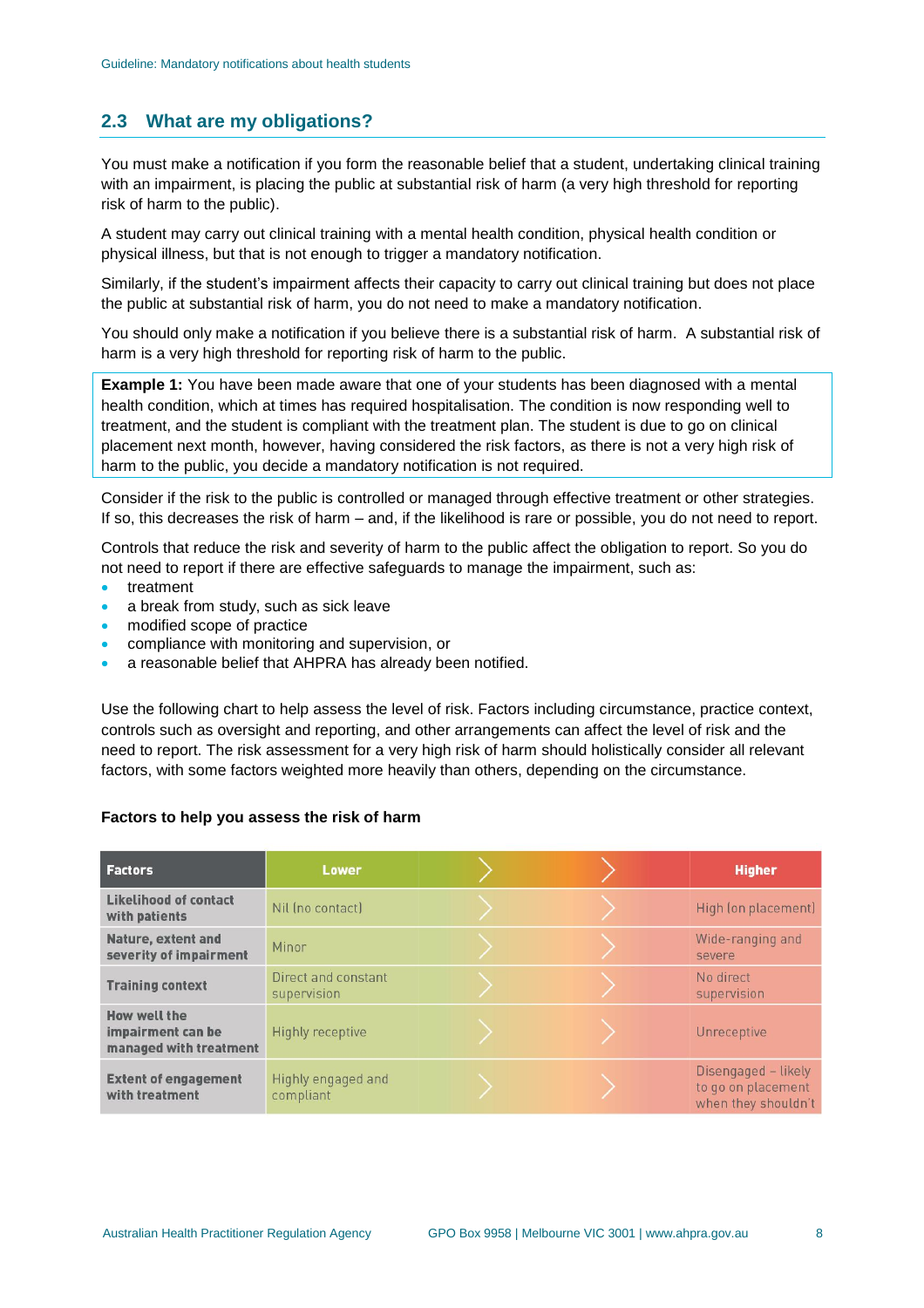There are consequences for practitioners and education providers who fail to make a mandatory notification when they have to, although this is not a criminal offence under the National Law:

- If you are a practitioner who has failed to notify, your National Board may take regulatory action against you (such as, for example, a caution). It will consider all the circumstances before it decides whether to do so.
- If you are an education provider who has failed to notify (as section 143 of the National Law requires), the National Board that registered the student must publish details of this on its website. If the Board recommends it, AHPRA may make a statement about the failure in our annual report.

Mandatory notification obligations only extend to an education provider's (organisation's) staff if the staff member is also a registered practitioner. An education provider is expected to have processes and protocols in place to assess when and how it would make a mandatory notification.

Use the following flowchart to help you assess whether to make a mandatory notification.

# **Education provider or practitioner: Impairment**

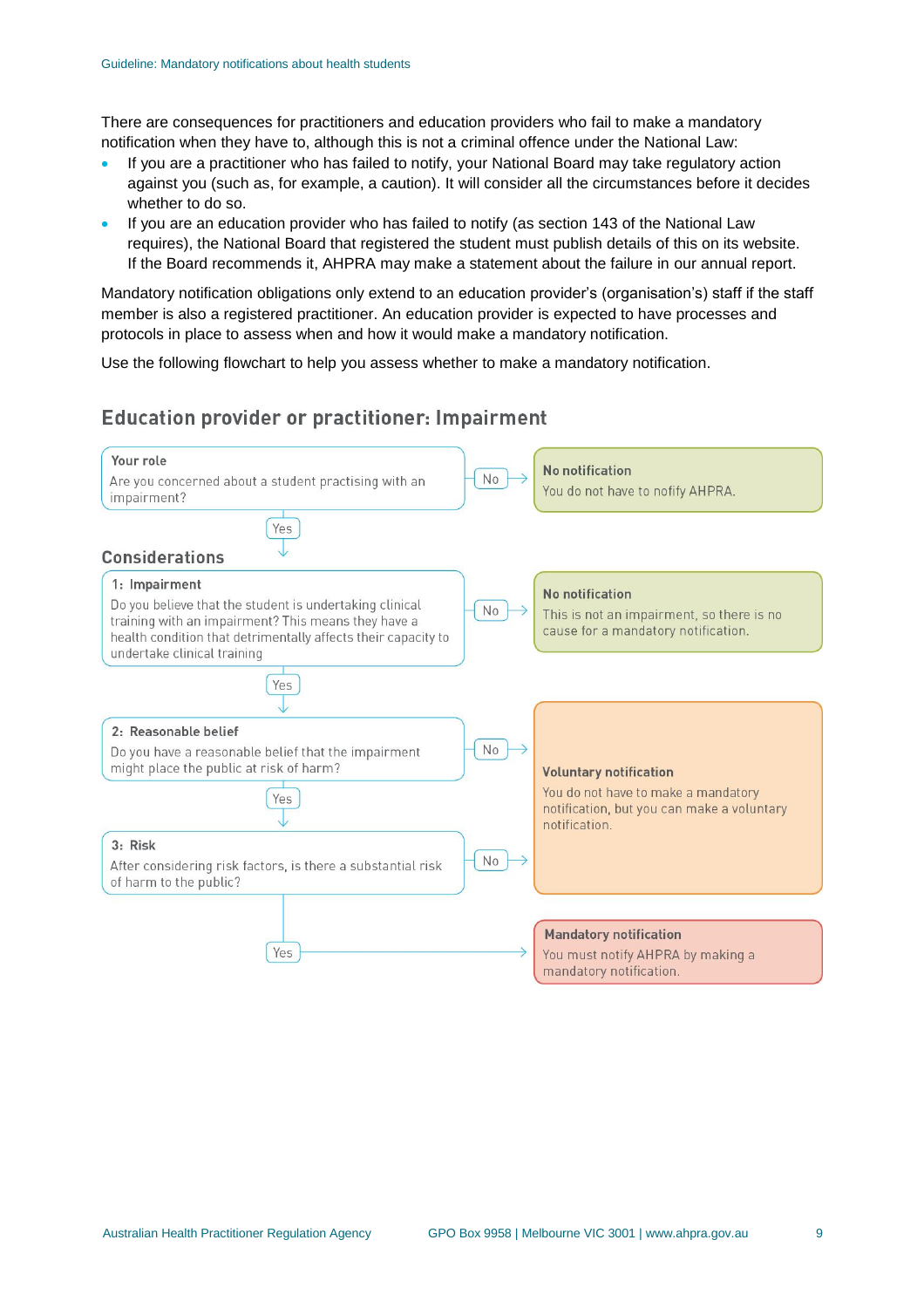# <span id="page-9-0"></span>Appendix A: National Law extracts

#### **5 Definitions**

*Impairment*, in relation to a person, means the person has a physical or mental impairment, disability, condition or disorder (including substance abuse or dependence) that detrimentally affects or is likely to detrimentally affect—

- (a) for a registered health practitioner or an applicant for registration in a health profession, the person's capacity to practise the profession; or
- (b) for a student, the student's capacity to undertake clinical training
	- as part of the approved program of study in which the student is enrolled; or (ii) arranged by an education provider.
- Education provider means—
- (a) a university; or
- (b) a tertiary education institution, or another institution or organisation, that provides vocational training; or
- (c) a specialist medical college or other health profession college.

## **Part 5 National Boards**

# **Division 3 Registration standards and codes and guidelines**

#### **41 Use of registration standards, codes or guidelines in disciplinary proceedings**

An approved registration standard for a health profession, or a code or guideline approved by a National Board, is admissible in proceedings under this Law or a law of a co-regulatory jurisdiction against a health practitioner registered by the Board as evidence of what constitutes appropriate professional conduct or practice for the health profession.

# **Part 8 Health, performance and conduct**

## **Division 2 Mandatory notifications**

## **140 Definition of notifiable conduct**

#### In this Division—

*notifiable conduct*, in relation to a registered health practitioner, means the practitioner has-

- (a) practised the practitioner's profession while intoxicated by alcohol or drugs; or
- (b) engaged in sexual misconduct in connection with the practice of the practitioner's profession; or
- (c) placed the public at risk of substantial harm in the practitioner's practice of the profession because the practitioner has an impairment; or
- (d) placed the public at risk of harm by practising the profession in a way that constitutes a significant departure from accepted professional standards.

## **141 Mandatory notifications by health practitioners other than treating practitioners**

- (1) This section applies to a registered health practitioner (the first health practitioner) who, in the course of practising the first health practitioner's profession, forms a reasonable belief that-
	- (a) another registered health practitioner (the second health practitioner) has behaved in a way that constitutes notifiable conduct; or
	- (b) a student has an impairment that, in the course of the student undertaking clinical training, may place the public at substantial risk of harm.
- (2) The first health practitioner must, as soon as practicable after forming the reasonable belief, notify the National Agency of the second health practitioner's notifiable conduct or the student's impairment.

[Note: See section 237 which provides protection from civil, criminal and administrative liability for persons who, in good faith, make a notification under this Law. Section 237(3) provides that the making of a notification does not constitute a breach of professional etiquette or ethics or a departure from accepted standards of professional conduct and nor is any liability for defamation incurred.]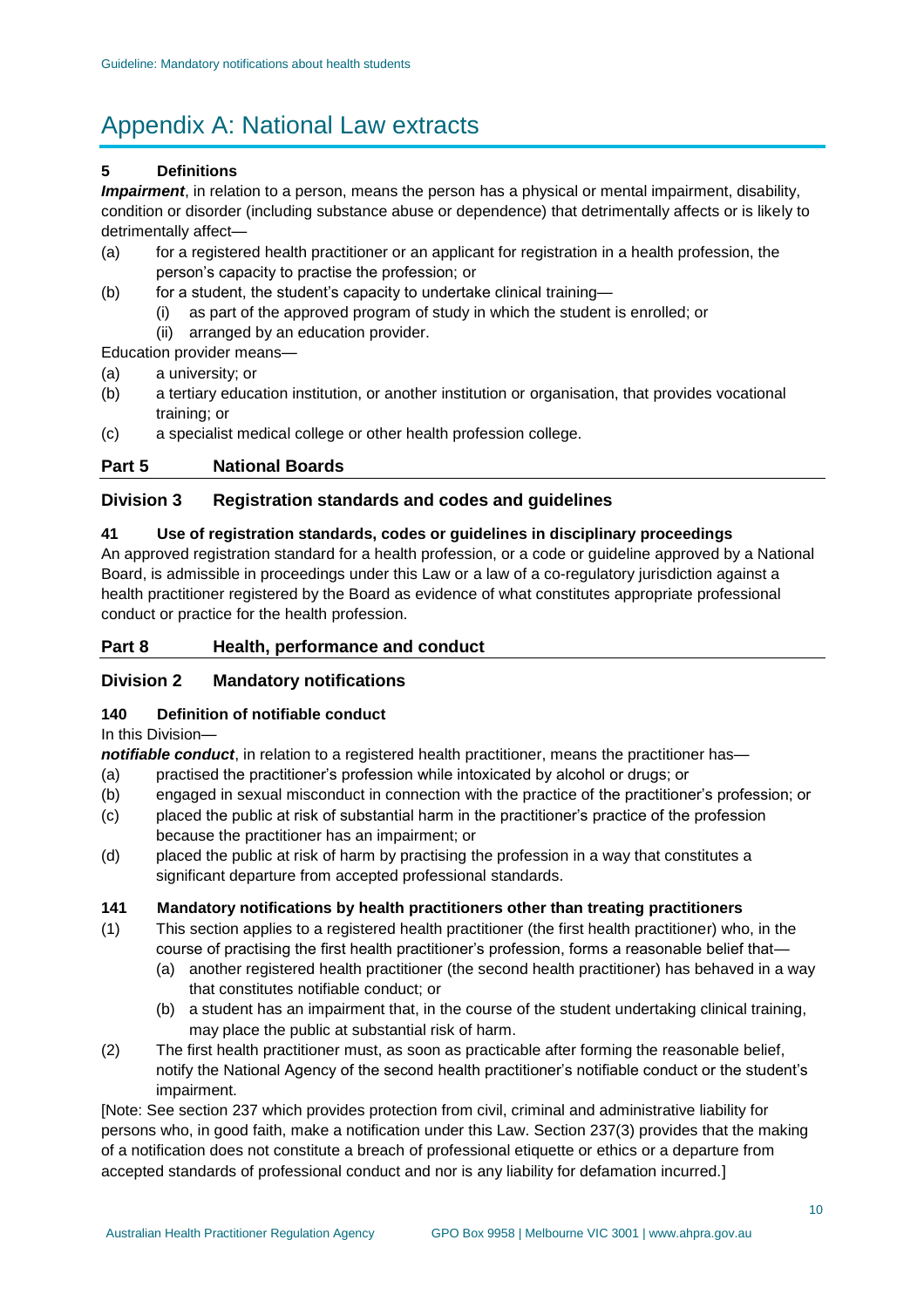- (2A) However, subsection (2) does not apply if the first health practitioner forms the reasonable belief in the course of providing a health service to the second health practitioner or student.
- (3) A contravention of subsection (2) by a registered health practitioner does not constitute an offence but may constitute behaviour for which action may be taken under this Part.
- (4) For the purposes of subsection (1), the first health practitioner does not form the reasonable belief in the course of practising the profession if—
	- (a) the first health practitioner—
		- (i) is employed or otherwise engaged by an insurer that provides professional indemnity insurance that relates to the second health practitioner or student; and
		- (ii) forms the reasonable belief the second health practitioner has behaved in a way that constitutes notifiable conduct, or the student has an impairment, as a result of a disclosure made by a person to the first health practitioner in the course of a legal proceeding or the provision of legal advice arising from the insurance policy; or
	- (b) the first health practitioner forms the reasonable belief in the course of providing advice in relation to the notifiable conduct or impairment for the purposes of a legal proceeding or the preparation of legal advice; or
	- (c) the first health practitioner is a legal practitioner and forms the reasonable belief in the course of providing legal services to the second health practitioner or student in relation to a legal proceeding or the preparation of legal advice in which the notifiable conduct or impairment is an issue; or
	- (d) the first health practitioner—
		- (i) forms the reasonable belief in the course of exercising functions as a member of a quality assurance committee, council or other body approved or authorised under an Act of a participating jurisdiction; and
		- (ii) is unable to disclose the information that forms the basis of the reasonable belief because a provision of that Act prohibits the disclosure of the information; or
	- (e) the first health practitioner knows, or reasonably believes, the National Agency has been notified of the notifiable conduct or impairment that forms the basis of the reasonable belief.

#### **141A Mandatory notifications by treating practitioners of sexual misconduct**

- (1) This section applies to a registered health practitioner (the treating practitioner) who, in the course of providing a health service to another registered health practitioner (the second health practitioner), forms a reasonable belief that the second health practitioner has engaged, is engaging, or is at risk of engaging, in sexual misconduct in connection with the practice of the practitioner's profession.
- (2) The treating practitioner must, as soon as practicable after forming the reasonable belief, notify the National Agency of the second health practitioner's conduct that forms the basis of the reasonable belief.

[Note: See section 237 which provides protection from civil, criminal and administrative liability for persons who, in good faith, make a notification under this Law.]

- (3) A contravention of subsection (2) by the treating practitioner does not constitute an offence but may constitute behaviour for which action may be taken under this Part.
- (4) This section applies subject to section 141C.

#### **141B Mandatory notifications by treating practitioners of substantial risk of harm to public**

- (1) Subsection (2) applies to a registered health practitioner (the treating practitioner) who, in the course of providing a health service to another registered health practitioner (the second health practitioner), forms a reasonable belief that the second health practitioner is placing the public at substantial risk of harm by practising the profession—
	- (a) while the practitioner has an impairment; or
	- (b) while intoxicated by alcohol or drugs; or
	- (c) in a way that constitutes a significant departure from accepted professional standards.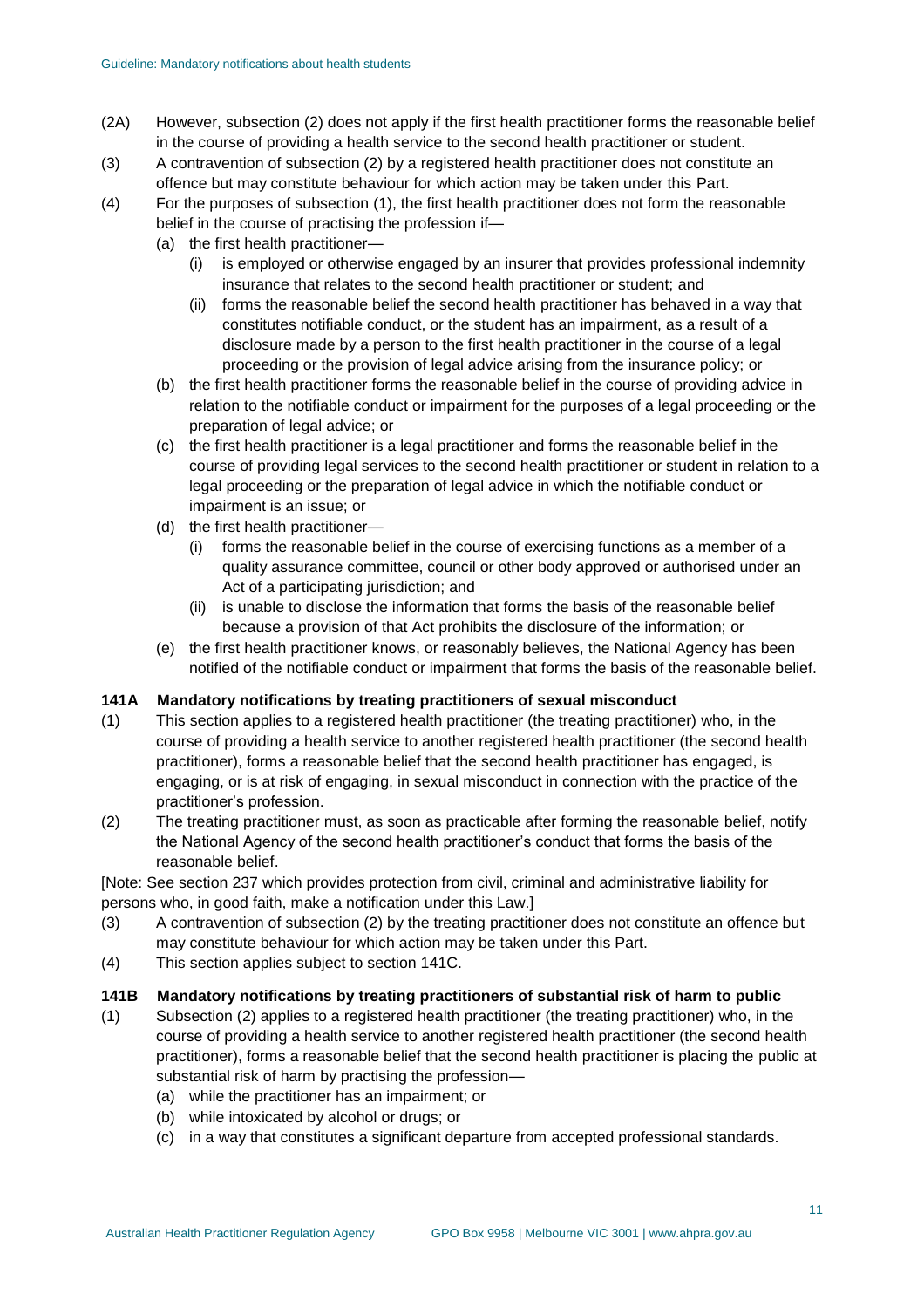(2) The treating practitioner must, as soon as practicable after forming the reasonable belief, notify the National Agency of the second health practitioner's conduct that forms the basis of the reasonable belief.

[Note: See section 237 which provides protection from civil, criminal and administrative liability for persons who, in good faith, make a notification under this Law.]

- (3) Subsection (4) applies to a registered health practitioner (also the treating practitioner) who, in the course of providing a health service to a student, forms a reasonable belief that the student has an impairment that, in the course of the student undertaking clinical training, may place the public at substantial risk of harm.
- (4) The treating practitioner must, as soon as practicable after forming the reasonable belief, notify the National Agency of the student's impairment.

[Note: See section 237 which provides protection from civil, criminal and administrative liability for persons who, in good faith, make a notification under this Law.]

- (5) In considering whether the public is being, or may be, placed at substantial risk of harm, the treating practitioner may consider the following matters relating to an impairment of the second health practitioner or student—
	- (a) the nature, extent and severity of the impairment;
	- (b) the extent to which the second health practitioner or student is taking, or is willing to take, steps to manage the impairment;
	- (c) the extent to which the impairment can be managed with appropriate treatment;
	- (d) any other matter the treating practitioner considers is relevant to the risk of harm the impairment poses to the public.
- (6) A contravention of subsection (2) or (4) by the treating practitioner does not constitute an offence but may constitute behaviour for which action may be taken under this Part.
- (7) This section applies subject to section 141C.
- **141C When practitioner does not form reasonable belief in the course of providing health service**
- (1) This section applies if a registered health practitioner (the first health practitioner) forms a reasonable belief about—
	- (a) a matter, relating to another registered health practitioner (the second health practitioner), mentioned in section 141A(1) or 141B(1); or
	- (b) a matter, relating to a student, mentioned in section 141B(3).
- (2) For this Division, the first health practitioner is taken not to form the reasonable belief in the course of providing a health service to the second health practitioner or student if—
	- (a) the first health practitioner—
		- (i) is employed or otherwise engaged by an insurer that provides professional indemnity insurance that relates to the second health practitioner or student; and
		- (ii) forms the reasonable belief about the matter as a result of a disclosure made by a person to the first health practitioner in the course of a legal proceeding or the provision of legal advice arising from the insurance policy; or
	- (b) the first health practitioner forms the reasonable belief in the course of providing advice in relation to the matter for the purposes of a legal proceeding or the preparation of legal advice; or
	- (c) the first health practitioner is a legal practitioner and forms the reasonable belief in the course of providing legal services to the second health practitioner or student in relation to a legal proceeding or the preparation of legal advice in which the matter is an issue; or
	- (d) the first health practitioner—
		- (i) forms the reasonable belief in the course of exercising functions as a member of a quality assurance committee, council or other body approved or authorised under an Act of a participating jurisdiction; and
		- (ii) is unable to disclose the information that forms the basis of the reasonable belief because a provision of that Act prohibits the disclosure of the information; or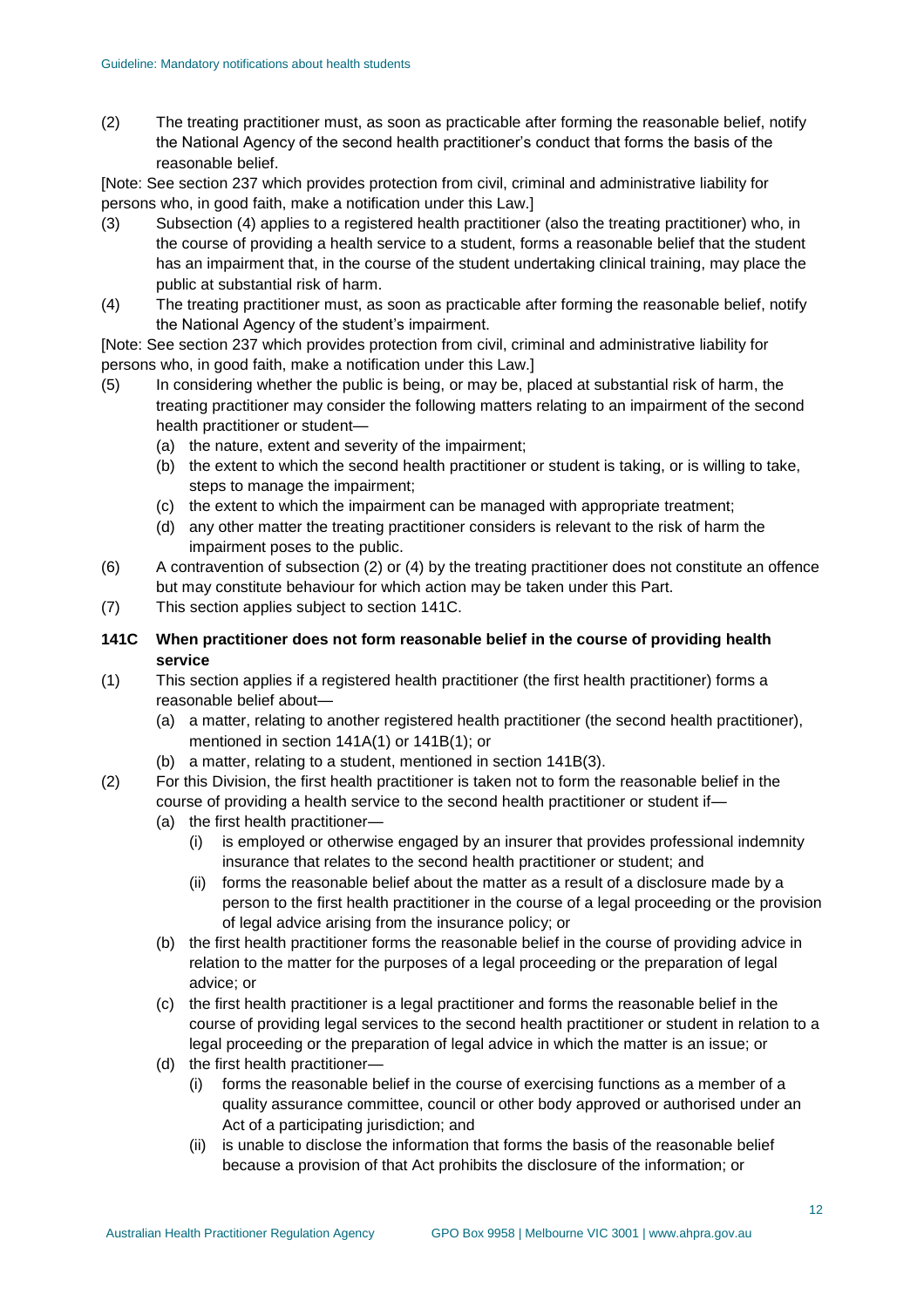(e) the first health practitioner knows, or reasonably believes, the National Agency has been notified of the matter that forms the basis of the reasonable belief.

#### **142 Mandatory notifications by employers**

(1) If an employer of a registered health practitioner reasonably believes the health practitioner has behaved in a way that constitutes notifiable conduct, the employer must notify the National Agency of the notifiable conduct.

[Note: See section 237 which provides protection from civil, criminal and administrative liability for persons who, in good faith, make a notification under this Law. Section 237(3) provides that the making of a notification does not constitute a breach of professional etiquette or ethics or a departure from accepted standards of professional conduct and nor is any liability for defamation incurred.]

- (2) If the National Agency becomes aware that an employer of a registered health practitioner has failed to notify the Agency of notifiable conduct as required by subsection (1), the Agency must give a written report about the failure to the responsible Minister for the participating jurisdiction in which the notifiable conduct occurred.
- (3) As soon as practicable after receiving a report under subsection (2), the responsible Minister must report the employer's failure to notify the Agency of the notifiable conduct to a health complaints entity, the employer's licensing authority or another appropriate entity in that participating jurisdiction.
- (4) In this section—

*employer*, of a registered health practitioner, means an entity that employs the health practitioner under a contract of employment or a contract for services.

*licensing authority*, of an employer, means an entity that under a law of a participating jurisdiction is responsible for licensing, registering or authorising the employer to conduct the employer's business.

#### **143 Mandatory notifications by education providers**

- (1) An education provider must notify the National Agency if the provider reasonably believes—
	- (a) a student enrolled in a program of study provided by the provider has an impairment that, in the course of the student undertaking clinical training as part of the program of study, may place the public at substantial risk of harm; or
	- (b) a student for whom the education provider has arranged clinical training has an impairment that, in the course of the student undertaking the clinical training, may place the public at substantial risk of harm;

[Note: See section 237 which provides protection from civil, criminal and administrative liability for persons who make a notification under this Law. Section 237(3) provides that the making of a notification does not constitute a breach of professional etiquette or ethics or a departure from accepted standards of professional conduct and nor is any liability for defamation incurred.]

- (2) A contravention of subsection (1) does not constitute an offence.
- (3) However, if an education provider does not comply with subsection (1)-
	- (a) the National Board that registered the student must publish details of the failure on the Board's website; and
	- (b) the National Agency may, on the recommendation of the National Board, include a statement about the failure in the Agency's annual report.

#### **144 Grounds for voluntary notification**

- (1) A voluntary notification about a registered health practitioner may be made to the National Agency on any of the following grounds—
	- (a) that the practitioner's professional conduct is, or may be, of a lesser standard than that which might reasonably be expected of the practitioner by the public or the practitioner's professional peers;
	- (b) that the knowledge, skill or judgment possessed, or care exercised by, the practitioner in the practice of the practitioner's health profession is, or may be, below the standard reasonably expected;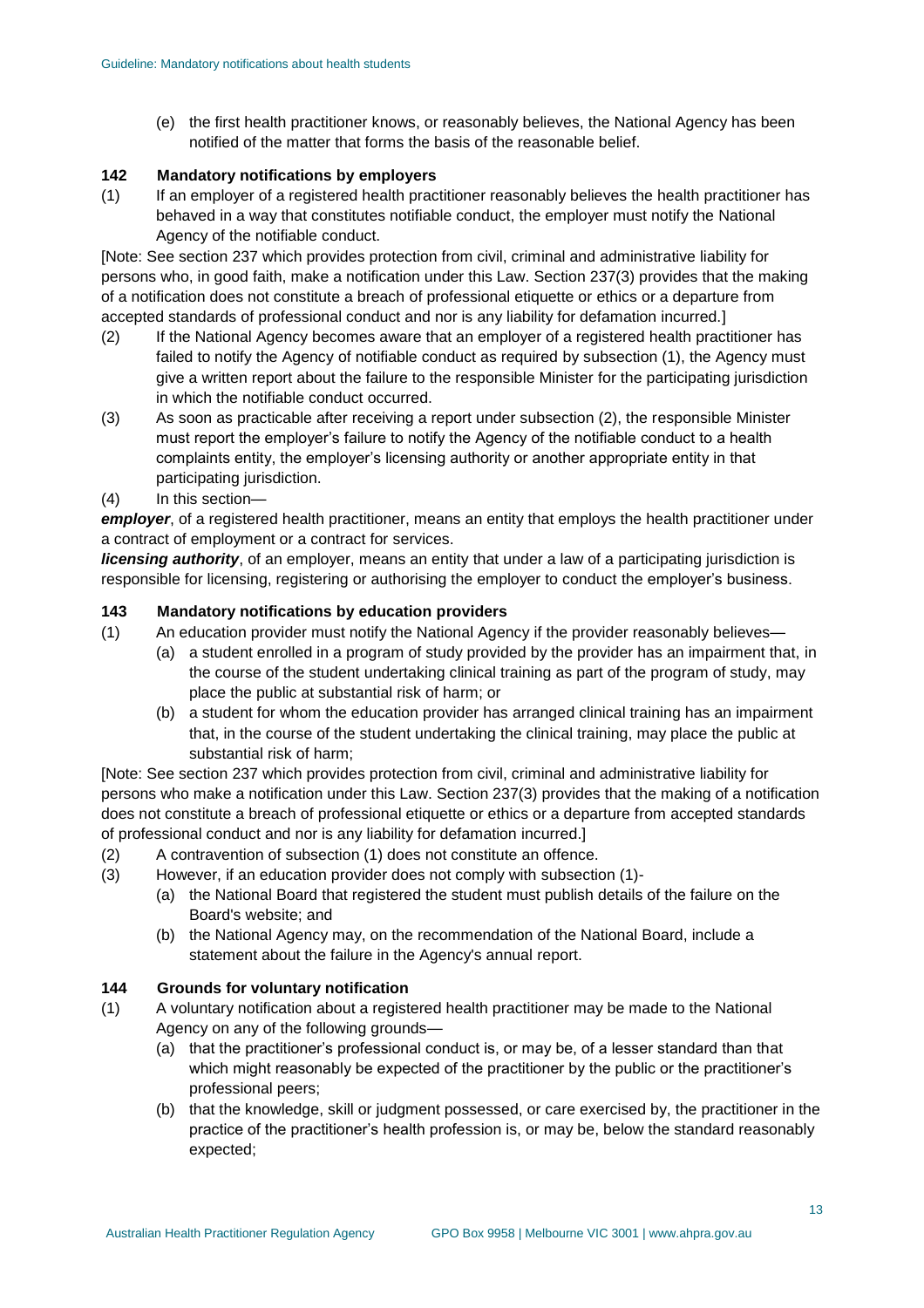- (c) that the practitioner is not, or may not be, a suitable person to hold registration in the health profession, including, for example, that the practitioner is not a fit and proper person to be registered in the profession;
- (d) that the practitioner has, or may have, an impairment;
- (e) that the practitioner has, or may have, contravened this Law;
- (f) that the practitioner has, or may have, contravened a condition of the practitioner's registration or an undertaking given by the practitioner to a National Board;
- (g) that the practitioner's registration was, or may have been, improperly obtained because the practitioner or someone else gave the National Board information or a document that was false or misleading in a material particular.
- (2) A voluntary notification about a student may be made to the National Agency on the grounds that—
	- (a) the student has been charged with an offence, or has been convicted or found guilty of an offence, that is punishable by 12 months imprisonment or more; or
	- (b) the student has, or may have, an impairment; or
	- (c) that the student has, or may have, contravened a condition of the student's registration or an undertaking given by the student to a National Board.

#### **145 Who may make voluntary notification**

Any entity that believes that a ground on which a voluntary notification may be made exists in relation to a registered health practitioner or a student may notify the National Agency.

[Note: See section 237 which provides protection from civil, criminal and administrative liability for persons who, in good faith, make a notification under this Law.]

#### **Division 4 Making a notification**

#### **146 How notification is made**

- (1) A notification may be made to the National Agency—
	- (a) verbally, including by telephone; or
	- (b) in writing, including by email or other electronic means.
- (2) A notification must include particulars of the basis on which it is made.
- (3) If a notification is made verbally, the National Agency must make a record of the notification.

#### **Part 11 Miscellaneous**

#### **Division 1 Provisions relating to persons exercising functions under Law**

#### **237 Protection from liability for persons making notification or otherwise providing information**

- (1) This section applies to a person who, in good faith—
	- (a) makes a notification under this Law; or
		- (b) gives information in the course of an investigation or for another purpose under this Law to a person exercising functions under this Law.
- (2) The person is not liable, civilly, criminally or under an administrative process, for giving the information.
- (3) Without limiting subsection (2)—
	- (a) the making of the notification or giving of the information does not constitute a breach of professional etiquette or ethics or a departure from accepted standards of professional conduct; and
	- (b) no liability for defamation is incurred by the person because of the making of the notification or giving of the information.
- (4) The protection given to the person by this section extends to—
	- (a) a person who, in good faith, provided the person with any information on the basis of which the notification was made or the information was given; and